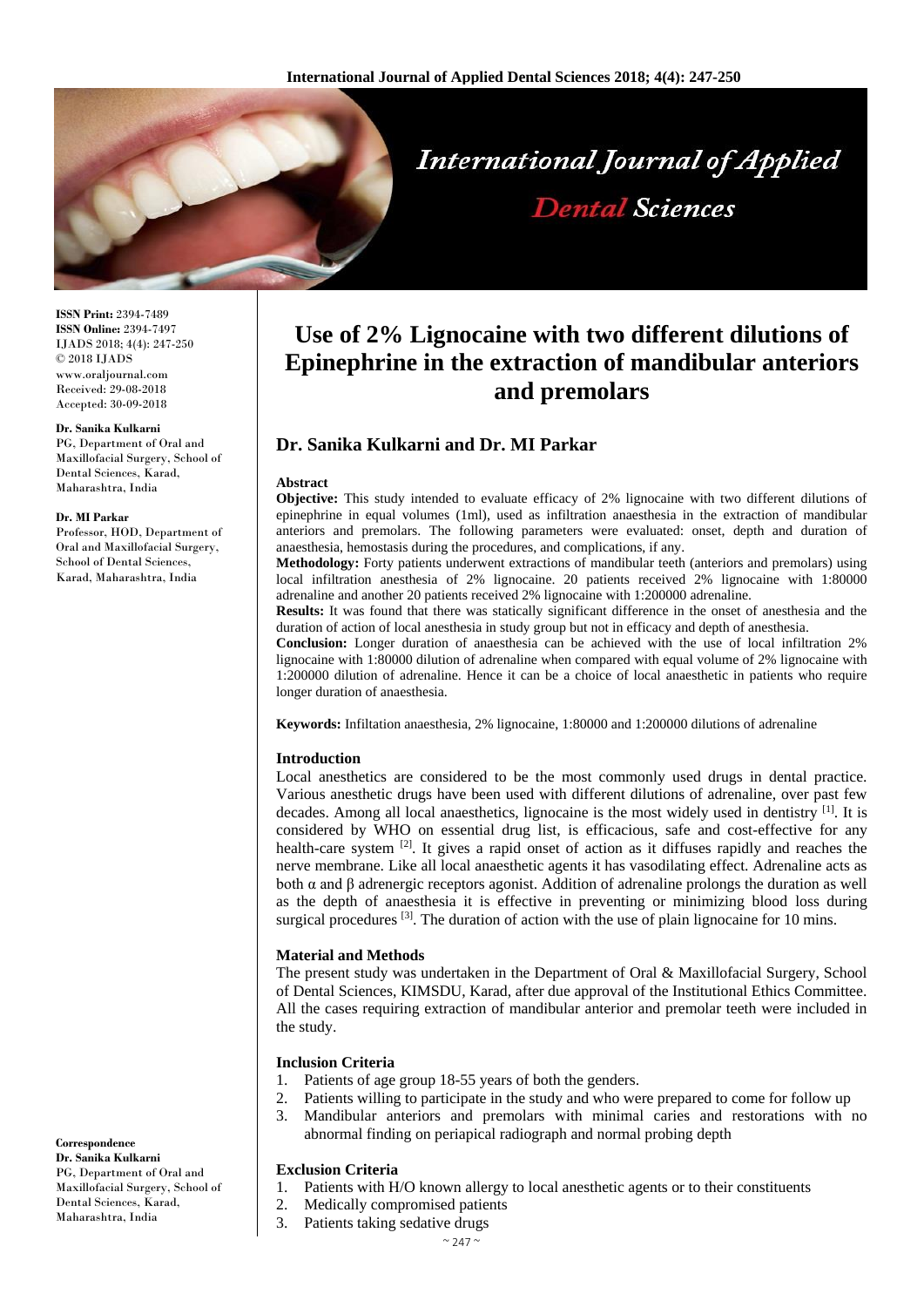- 4. Patients on anti-anxiety medications within 2 weeks prior to the study
- 5. Patients taking any other drug(s) that could affect pain perception

All the patients were informed about the nature of the study and a written informed consent was obtained before participating in the study.

# **Type of Local Anesthetic Drug**

2% lignocaine with 1:80 000 adrenaline and 2% lignocaine with 1:200 000 adrenaline.

# **Armamentarium**

2.5 ml disposable plastic syringes and 26 gauge disposable needles

A total of 40 patients were enrolled in the study and were divided into 2 groups:

Study Group (n=20) comprised of patients in whom 2% lignocaine with 1:80 000 adrenaline was used.

Control Group (n=20) comprised of patients in whom 2% lignocaine with 1:200 000 adrenaline was used.

0.5 ml of local anesthetic solution was infiltrated in the buccal mucosa. Similarly 0.5 ml of the solution was used for lingual infiltration in the vicinity of the tooth to be extracted.

The following parameters were studied: time of onset of anesthesia, complete lip anesthesia, efficacy of local anesthesia, Duration of local anesthesia, depth of local anesthesia, frequency of supplementary injection, hemostasis and complications, if any.

All analyses were performed using SPSS (Statistical Package for Social Sciences) software version 17. Descriptive statistics were expressed as mean  $\pm$  Standard Deviation (SD) for each group for onset of anesthesia (in minutes), lip anesthesia (in minutes) and duration of local anesthesia (in minutes). Comparison of the two groups for onset of anesthesia (in minutes), lip anesthesia (in minutes) and duration of local anesthesia (in minutes) Independent 't' Test. Comparison was done for pain on probing on buccal aspects (Present/Absent), depth of anesthesia (Excellent/Good/Poor) and Frequency of Supplementary Injection (Yes/No) and Haemostasis at the end of 30 mins (Present/Absent) was done with Mann Whitney 'U' Test. In the above tests, p value less than or equal to 0.05 (*p*<0.05) was taken to be statistically significant.

## **Results**

It was seen that the mean difference for duration of local anesthesia (in minutes) among Control Group and Study Group was found to be statistically significant with  $p < 0.001$ (Table1). The mean difference for onset of anesthesia (in minutes) among Control Group and Study Group was found statistically insignificant with p=0.23 (Chart 1, Table 1). The mean difference for lip anesthesia (in minutes) among Control Group and Study Group was found statistically insignificant with p=0.93 (Chart 2, Table 1). There was no statistically significant difference among the two groups for Pain on Probing on buccal aspects (Present/Absent)**,** Depth of anesthesia (Excellent/Good/Poor) and Frequency of Supplementary Injection (Yes/No) and Hemostasis at the end of 30 min (Present/Absent) with p=1.000 (Table 2).

### **Statistical Analysis**

The data were entered in to Microsoft Excel 2007 software.

**Table 1:** Comparison of onset of anesthesia (in minutes), lip anesthesia (in minutes) and duration of local anesthesia (in minutes) among the two groups.

|                    | <b>Minutes</b>  |         | df | p value   | Mean<br><b>Difference</b> | <b>Std. Error</b><br><b>Difference</b> | 95% Confidence Interval of the Difference |              |
|--------------------|-----------------|---------|----|-----------|---------------------------|----------------------------------------|-------------------------------------------|--------------|
| Groups             | $(Mean \pm SD)$ |         |    |           |                           |                                        | Lower                                     | <b>Upper</b> |
| Control Group      | $1.24 \pm .217$ | 1.21    | 38 | .23       | .09                       | .07                                    | $-0.06$                                   | 0.25         |
| <b>Study Group</b> | $1.14 \pm 0.26$ |         |    |           |                           |                                        |                                           |              |
| Control Group      | $.42 \pm 0.23$  | .08     | 38 | 0.93      | .006                      | .07                                    | $-141$                                    | .15          |
| Study Group        | $.41 + 0.23$    |         |    |           |                           |                                        |                                           |              |
| Control Group      | $26.70 \pm 4.7$ | $-8.24$ | 38 | $<0.001*$ | $-14.80$                  | .79                                    |                                           | $-11.16$     |
| Study Group        | $41.5 \pm 6.5$  |         |    |           |                           | $-18.43$                               |                                           |              |

**Table 2:** Comparison of pain on probing on buccal and lingual aspects, depth of anesthesia, frequency of supplementary injection and hemostasis at the end of 30 mins among two groups

| <b>Test Statistics</b> <sup>a</sup> |                       |                    |                     |                                        |                    |  |  |
|-------------------------------------|-----------------------|--------------------|---------------------|----------------------------------------|--------------------|--|--|
|                                     | Pain on Probing on    | Depth              | <b>Frequency of</b> | Hemostasis at the $\vert$ Complication |                    |  |  |
|                                     | <b>Buccal aspects</b> | of Injection       | Supplementary Inj   | end of 30 mins                         |                    |  |  |
| Mann-Whitney U                      | 200.000               | 200.000            | 200,000             | 200,000                                | 200,000            |  |  |
| Wilcoxon W                          | 410.000               | 410.000            | 410.000             | 410.000                                | 410.000            |  |  |
|                                     | .000                  | .000               | .000                | .000                                   | .000               |  |  |
| Asymp. Sig. (2-tailed) p value      | 1.000                 | 1.000              | 1.000               | 1.000                                  | 1.000              |  |  |
| Exact Sig. $[2*(1-tailed Sig.)]$    | 1.000 <sup>b</sup>    | 1.000 <sup>b</sup> | 1.000 <sup>b</sup>  | 1.000 <sup>b</sup>                     | 1.000 <sup>b</sup> |  |  |
| a. Grouping Variable: group         |                       |                    |                     |                                        |                    |  |  |
| b. Not corrected for ties.          |                       |                    |                     |                                        |                    |  |  |

**Table 3:** Descriptive Statistics for onset of anesthesia (in minutes), lip anesthesia (in minutes) and duration of local anesthesia (in minutes) among the two groups.

| <b>Descriptive Statistics</b> |                        |    |                |                |          |                       |  |  |
|-------------------------------|------------------------|----|----------------|----------------|----------|-----------------------|--|--|
| Groups                        |                        | N  | <b>Minimum</b> | <b>Maximum</b> | Mean     | <b>Std. Deviation</b> |  |  |
| Control Group                 | onset                  | 20 | .550           | 1.490          | 1.23800  | .217270               |  |  |
|                               | lip anesthesia         | 20 | 1.150          | 2.010          | 1.42300  | .232245               |  |  |
|                               | duration of anesthesia | 20 | 20.000         | 35,000         | 26.70000 | 4.702743              |  |  |
| Study group                   | onset                  | 20 | .480           | 1.480          | 1.14550  | .260556               |  |  |
|                               | lip anesthesia         | 20 | 1.150          | 2.010          | 1.41650  | .230086               |  |  |
|                               | duration of anesthesia | 20 | 30.000         | 60.000         | 41.50000 | 6.509103              |  |  |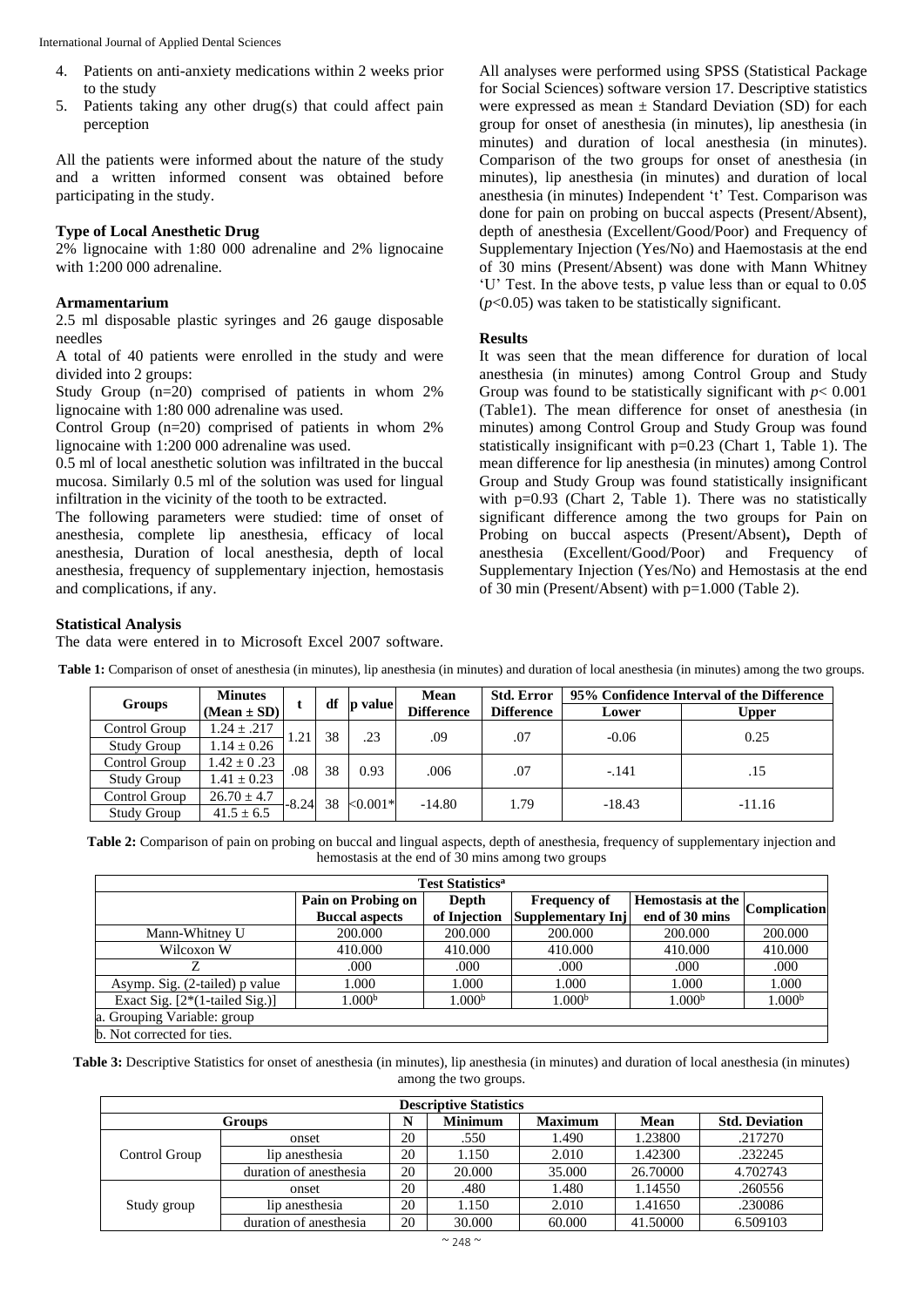

**Chart 1:** Mean Onset of anesthesia (in minutes), lip anesthesia (in minutes) among two groups.



**Chart 2:** Mean Duration of anesthesia (in minutes) among two groups.

#### **Discussion**

In our study, statistically significant difference seen was in the duration of anesthesia. Maximum duration of anesthesia in Control Group was seen as 35 min and minimum 20 min while that on Study Group maximum was 55 min and minimum was 30 min. Though values were insignificant statistically in the Study Group showed earlier onset of action as compared to Control Group. There was no statistically significant difference in the time of onset of anesthesia, complete lip anesthesia, efficacy of local anesthesia, duration of local anesthesia in the two groups. Pain on probing at the buccal aspect of the tooth at the end of 5 mins was absent in all the patients in both groups. Depth of anesthesia achieved was excellent in both the groups. No supplementary injections required in any of patients in both groups. Haemostasis was achieved in all cases in both the groups at the end of 30 mins. There were no complications encountered in the present study.

Sood *et al.* <sup>[2]</sup> compared the anesthetic efficacy of 4% articaine with 1:100,000 epinephrine and 2% lidocaine with 1:80,000 epinephrine for inferior alveolar nerve block in patients with irreversible pulpitis. They concluded that the pulpal anaesthesia success for articaine (76%) was slightly more than with lidocaine (58%) as measured with pulp tester. However, they compared different local anaesthetic solutions with two different dilutions and not the single solution.

Lignocaine diffuses readily through interstitial tissues and

lipid rich nerves, giving rapid onset of action. Its vasodilating effect is more than that of prilocaine and mepivacaine. Adrenaline prolongs the duration of anaesthesia as well as the depth of anesthesia. It is effective in preventing or minimizing blood loss during surgical procedures. Due to vasoconstrictive effects of adrenaline, absorption of local anaesthetic agent and then systemic toxicity are reduced. If adrenaline is not added to lignocaine, vasodilating effect of lignocaine limits pulpal anesthesia to only 5-10 min. 0.2 mg of adrenaline is a safe maximum dose in healthy patients and it is best to limit the total dose to 0.04 mg in cardiac patients. It should be kept to a minimum amount capable of producing adequate results. Adrenaline acts directly on both  $\alpha$  and  $\beta$ -adrenergic receptors.<sup>1</sup> Systemically adrenaline like drugs can cause a number of cardiovascular disturbances while most are short lived, permanent injury or even death may follow by causing drug induced ventricular fibrillation, myocardial infarction or cerebro-vascular accidents [2] .

Lignocaine has a total plasma clearance of 0.95 L/min, a volume of distribution at steady state of 91L, an elimination half-life of 1.6 h and an estimated hepatic extraction ratio of 0.65. The clearance of lignocaine is almost entirely due to liver metabolism, and depends both on liver blood flow and the activity of metabolising enzymes. The elimination halflife in neonates (3.2 h) is approximately twice that of adults [4] . Studies have proved that 2% lignocaine with adrenaline 1:80,000 has a rapid onset of action after infiltration,